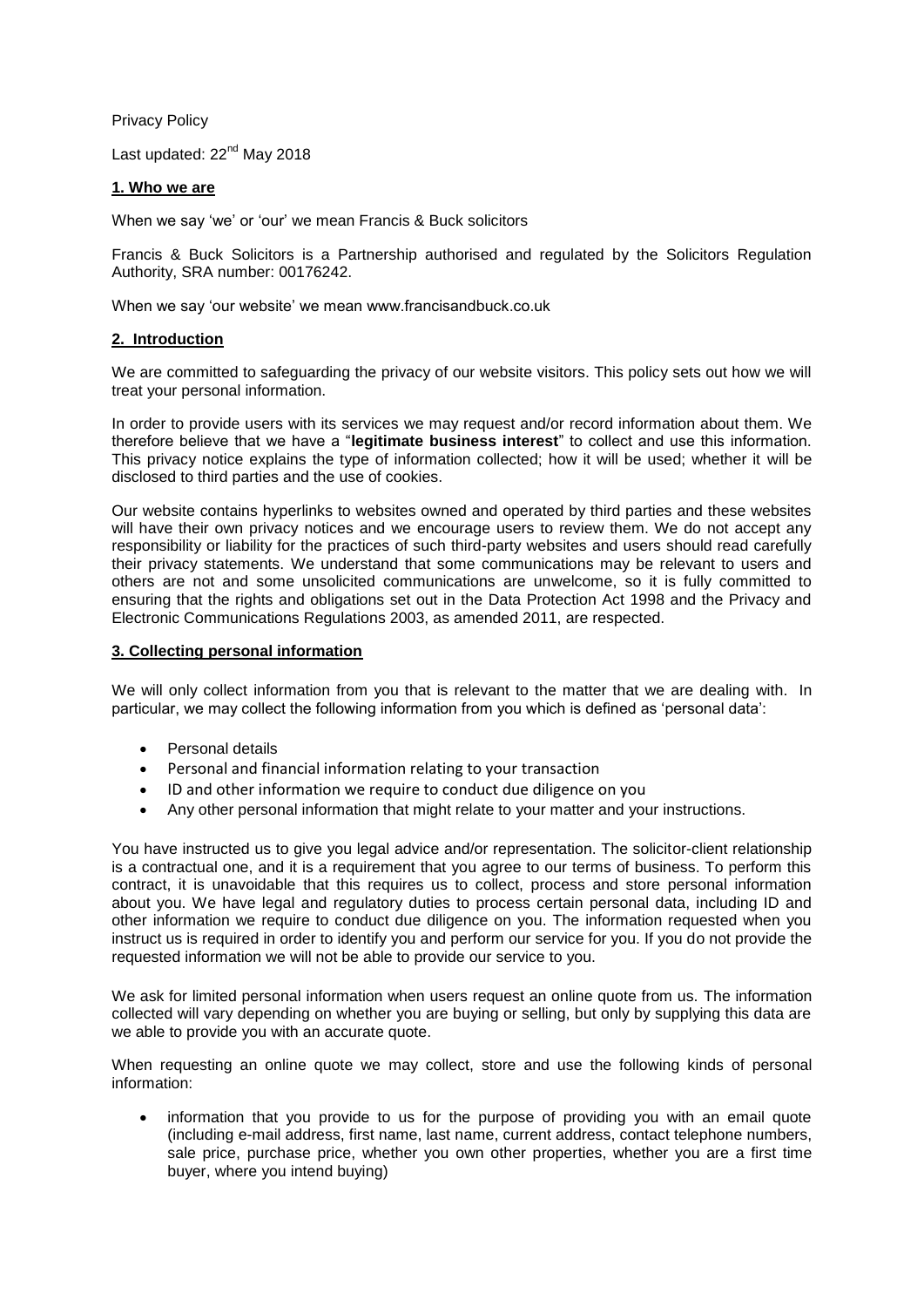- the information contained in or relating to any communications that you send to us or send through our website (including the communication content); and
- any other personal information that you choose to send to us.

Before you disclose to us the personal information of another person, you must obtain that person's consent to both the disclosure and the processing of that personal information in accordance with the terms of this policy.

# **4. Using your personal information**

We will mainly use your information for the provision of legal advice and this is necessary for the performance of the contract between us. We may also use it for:

- to identify you and provide you with the legal services you have requested;
- to provide you with information you have requested about services we offer;
- to carry out our obligations arising from any contracts entered into between you and us and to provide you with the information and services that you request from us;
- to notify you about changes to our service;
- to deal with your feedback, query or complaint;
- we also use your information to administer, support, improve and develop our business generally and to enforce our legal rights

Personal information submitted to us through our website will be used for the purpose of providing you with an e-mail quote.

We will not use your personal information to:

- send you non-marketing commercial communications;
- send you marketing communications relating to our business or the businesses of carefullyselected third parties which we think may be of interest to you, by post or, where you have specifically agreed to this, by email or similar technology (you can inform us at any time if you no longer require marketing communications);

We will not, without your express consent, supply your personal information to any third party for the purpose of their or any other third party's direct marketing.

## **5. On what basis will we process your data?**

We will process your data on the following basis: performance of contract, legal compliance, consent and legitimate interests.

We will process your 'special category' data on the following additional conditions:

- for the purposes of carrying out the obligations and exercising specific rights in the field of employment law
- for the protection of vital interests of persons where they are physically or legally incapable of giving consent
- for the establishment, exercise or defence of legal claims
- for statistical purposes, doing so proportionately and anonymising your data where possible

## **6. Disclosing personal information**

Under our Code of Conduct, there are very strict rules about who we can share your information with and this will normally be limited to other people who will assist with your matter. This may include: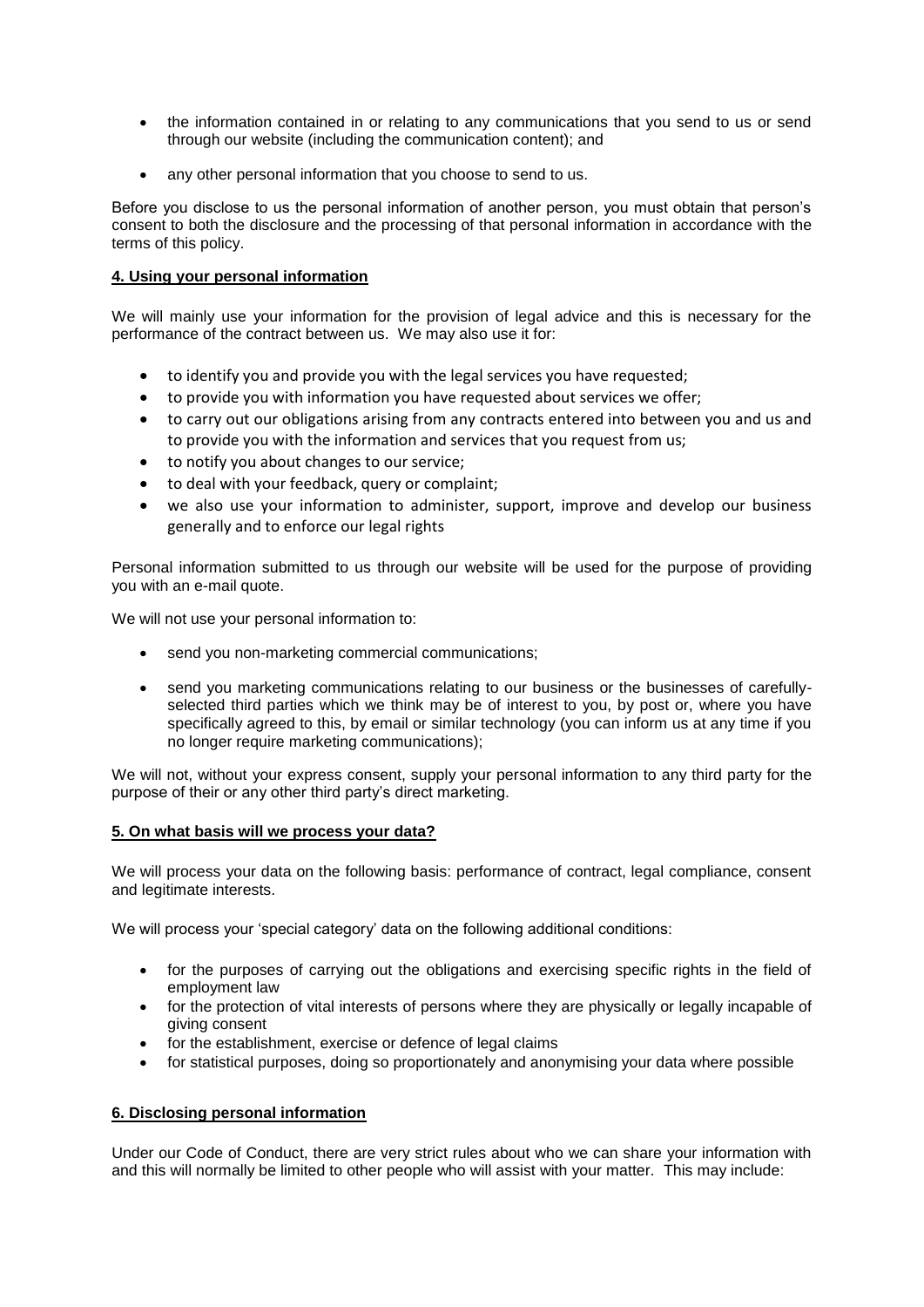- **Solicitors**
- Financial advisors
- Mortgage brokers
- Estate agents
- **Surveyors**

Where you authorise, we may also disclose your information to your family, associates or representative. We may also disclose your information to debt collection agencies if you do not pay our bills.

In certain circumstances we may need to disclose personal information about you to relevant authorities, if there is a legal obligation to do so.

#### **7. Retaining your personal information**

We are required by our insurers and requiators to keep your file and personal data for minimum periods. We are not however permitted to keep your personal data indefinitely or for longer than is necessary. Our retention policy is that the minimum period we will keep files and other personal data relating to a legal matter which is six years. We may keep your file for significantly longer than that if it is necessary and in our legitimate interests to do so (for example files relating to wills, property or children, or where you request this). We operate a rolling annual programme of file destruction. All our files and other documents containing personal data are destroyed securely.

#### **8. International data transfers**

We may, from time to time, transfer your personal data to a country outside of the EEA. This will only be done if necessary for the performance of your contract with us or for the exercise or defence of legal claims on your behalf.

#### **9. Security of your personal information**

We will take reasonable technical and organisational precautions to prevent the loss, misuse or alteration of your personal information.

We will store all the personal information you provide on our secure (password and firewall-protected) servers.

You acknowledge that the transmission of information over the internet is inherently insecure, and we cannot guarantee the security of data sent over the internet.

#### **10. Amendments**

We may update this policy from time to time by publishing a new version on our website. The date of the latest update will be shown at the top of the Privacy Policy.

You should check this page occasionally to ensure you are happy with any changes to this policy.

#### **11. Your rights**

You have a series of rights under the General Data Protection Regulation which includes the 'Right of access'. Further information on all these rights and how to exercise them can be obtained from our Data Privacy Manager.

You have a right to see the information we hold about you. To access this, you need to provide a request in writing to our Data Privacy Manager together with proof of identity. We will usually process your request for free and within 30 days, however, we reserve the right to charge a reasonable administration fee and to extend the period of time by a further two months if the request is manifestly unfounded or vexatious and/or is very complex.